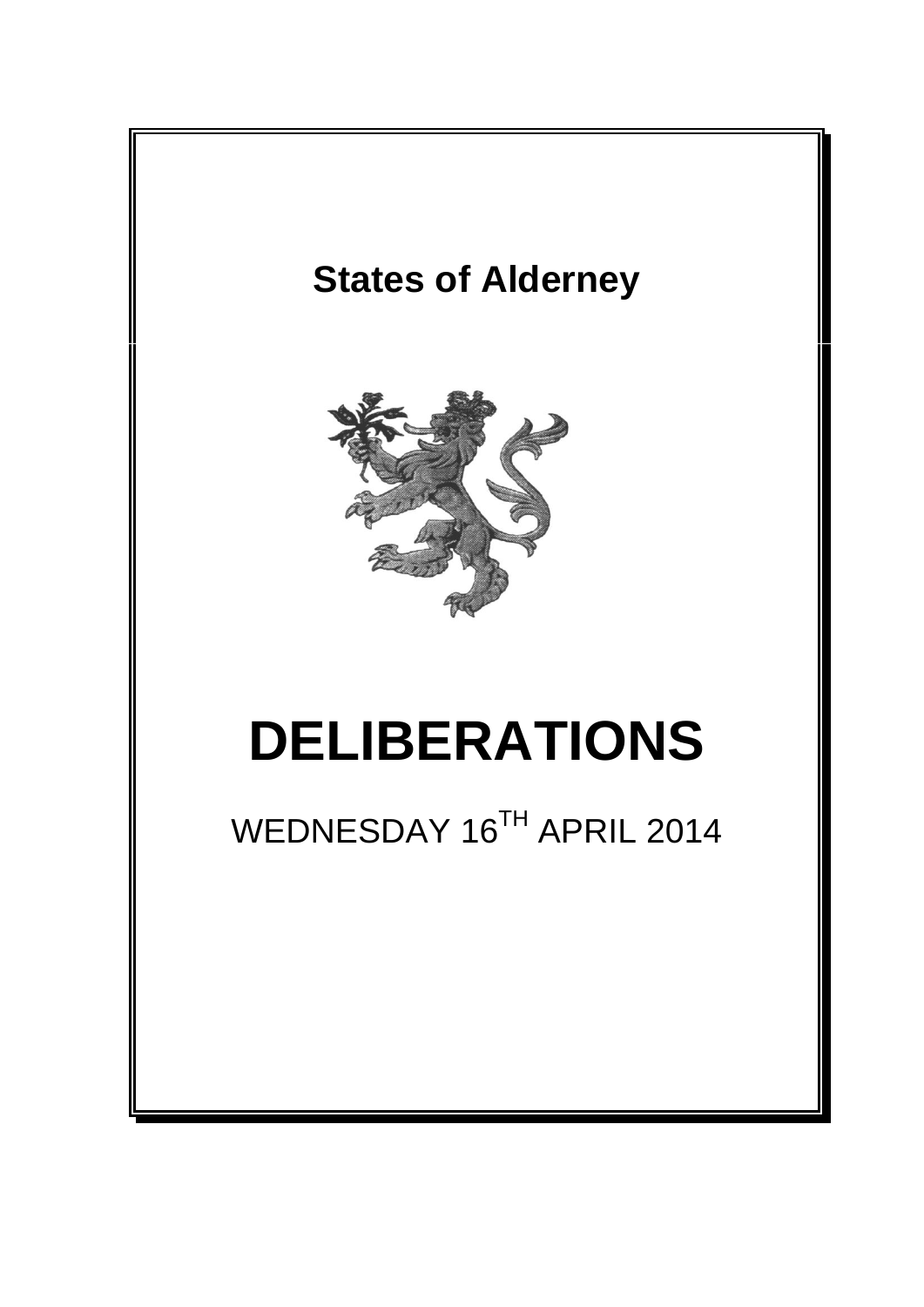# **STATES OF ALDERNEY**

## **DELIBERATIONS FOR THE MEETING OF**

# **WEDNESDAY 16 TH APRIL 2014 AT 17:30**

Present: Mr Stuart Trought, President Mr Ian Tugby Mr Matt Birmingham Mr Ray Berry Mr Louis Jean Mr Neil Harvey Mr Francis Simonet Mr Robert McDowall Mr Chris Rowley Mr Steve Roberts Mrs Norma Paris

His Excellency The Lieutenant-Governor of the Bailiwick of Guernsey was in attendance.

### **Item l Hangar 2 Limited**

#### **The States resolved to approve the extension of the lease to cover 50 years to Hangar 2 Limited on the same terms as previously agreed.**

Proposed by Mr Simonet and seconded by Mr Rowley Approved by a majority, all in favour except Mr Jean who voted against and Mrs Paris who declared an interest and abstained.

#### **Item II The Public Vehicle (Amendment) Regulations, 2014**

**The States of Alderney resolved that "The Public Vehicle (Amendment) Regulations, 2014" not be annulled.** 

Proposed by Mr Rowley and seconded by Mr Tugby Approved unanimously

## **Item III Amendment to the States of Alderney Code of Conduct for States Members**

**The States of Alderney resolved that the Code of Conduct for Members of the States of Alderney be approved and adopted with effect from 17th April 2014.**

Proposed by Mr Simonet and seconded by Mr Birmingham Approved by a majority, all in favour except Messrs Jean and Roberts who voted against.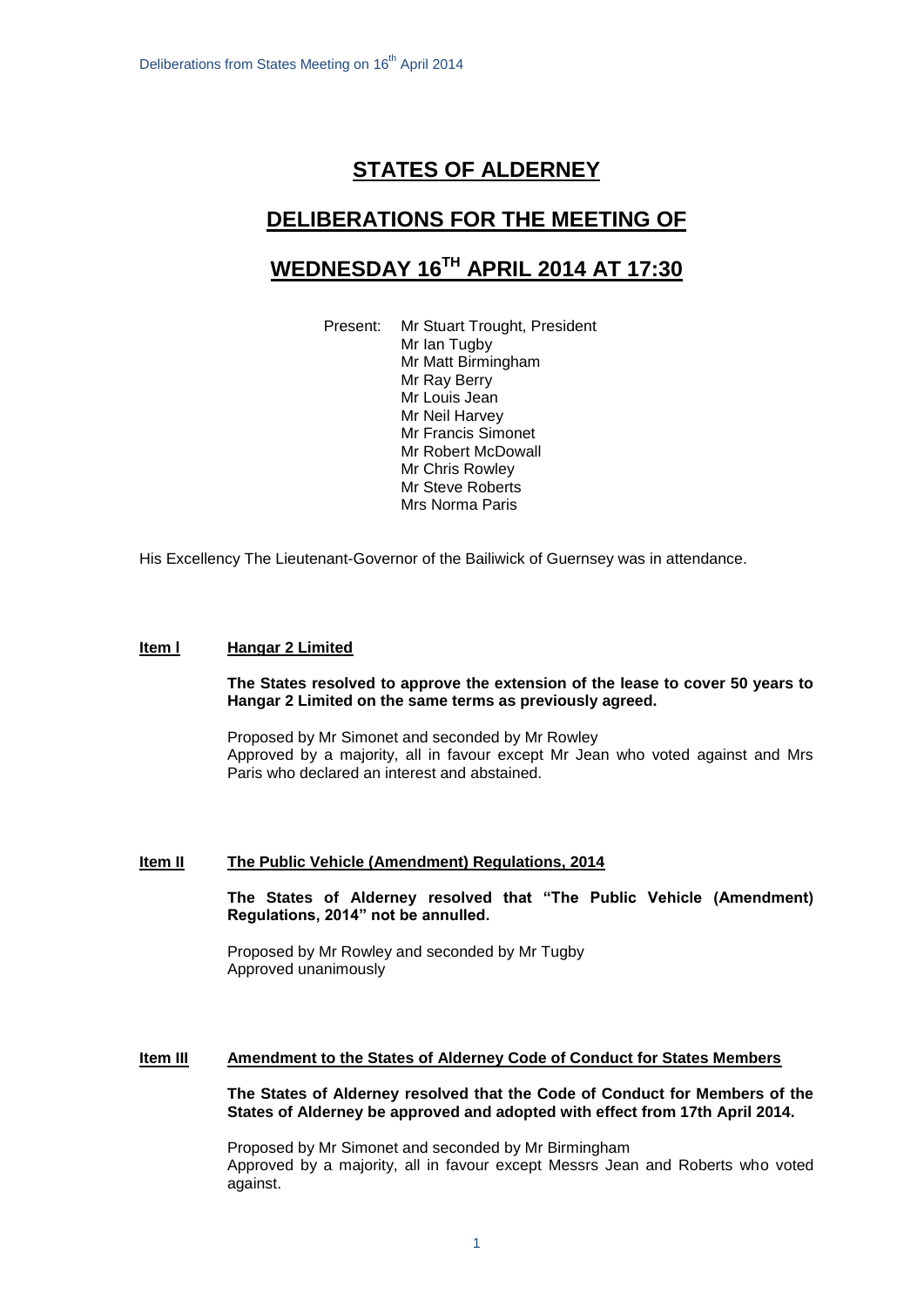## **Item IV Audited Accounts 2013**

#### **The States of Alderney resolved to approve:-**

**(a) The States of Alderney 2013 Accounts**

**and**

#### **(b) The States of Alderney Water Board 2013 Financial Statements**

Proposed by Mr McDowall and seconded by Mr Roberts Approved unanimously

#### **Item V The Ukraine (Restrictive Measures) (Alderney) Ordinance, 2014 and The Territorial Integrity etc. of Ukraine (Restrictive Measures) (Alderney) Ordinance, 2014**

**The States of Alderney resolved to approve:**

**"The Ukraine (Restrictive Measures) (Alderney) Ordinance, 2014";** 

**and** 

## **"The Territorial Integrity etc., of Ukraine (Restrictive Measures) (Alderney) Ordinance, 2014"**

Proposed by Mr Simonet and seconded by Mr Birmingham Approved by a majority, all in favour except Mr McDowall who voted against.

#### **Item VI The Syria (Restrictive Measures) (Alderney) (Amendment) Ordinance, 2014 and The North Korea (Restrictive Measures) (Alderney) (Amendment) Ordinance, 2014**

**The States of Alderney resolved to approve:**

**"The Syria (Restrictive Measures) (Alderney) Ordinance, 2014";** 

**and**

## **"The North Korea (Restrictive Measures) (Alderney) (Amendment) Ordinance, 2014".**

Proposed by Mr Simonet and seconded by Mr McDowall Approved unanimously